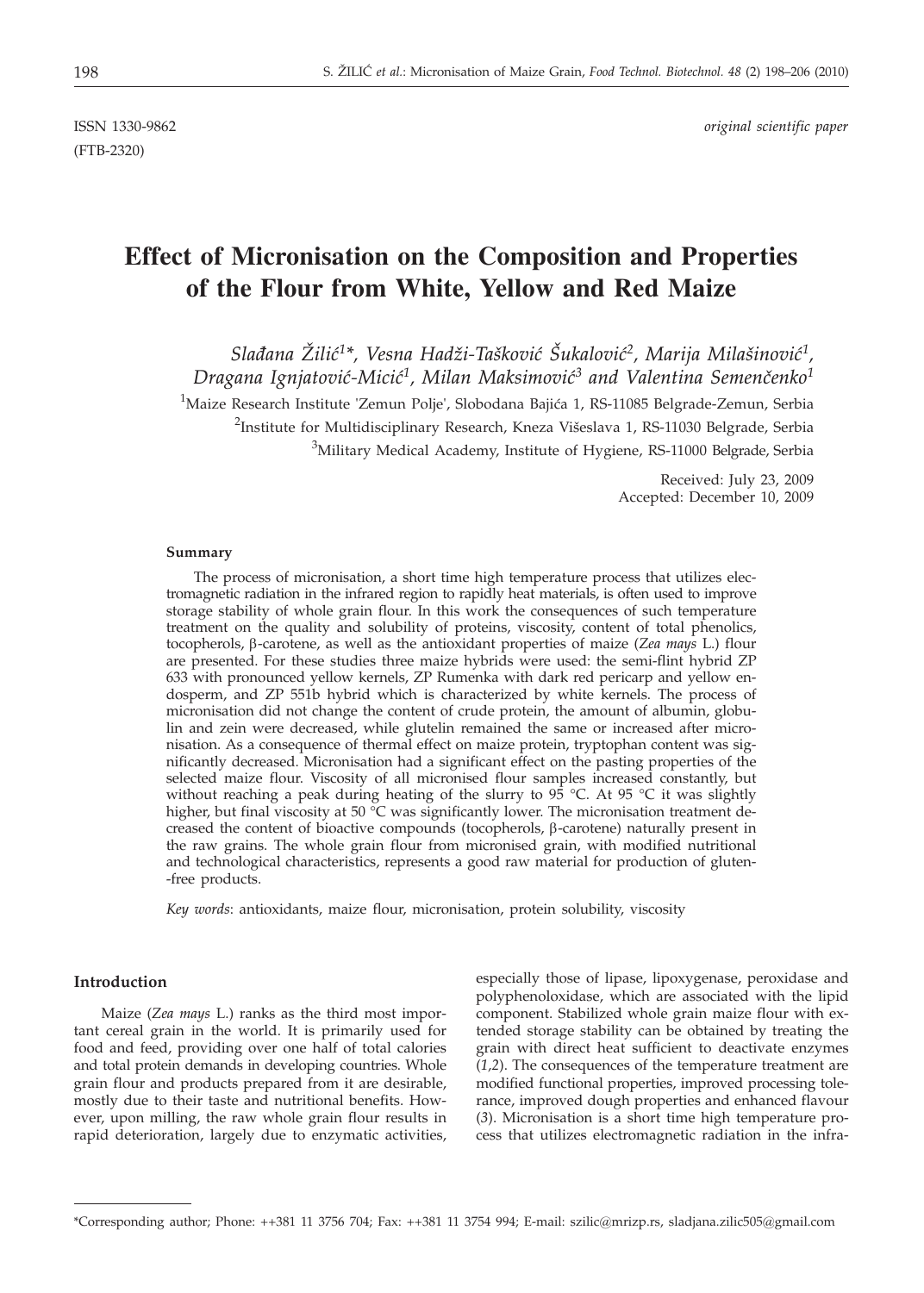red region to rapidly heat materials (*4*)*.* The process of micronisation is often used to alter functional properties of biomolecules of cereal grain in order to use such grain as an ingredient in food and feed. Micronisation treatment can improve digestibility and rheological characteristics of flour, as well as increase the content of antioxidants, and thus enable wide usage of maize flour in products with extended freshness and storage stability (*4,5*).

Protein solubility is an important functional property that affects the utilization and nutritional value of cereal grain. Depending on the solubility in different solvents, proteins from maize grain can be grouped into water-soluble albumins, salt-soluble globulins, alcohol- -soluble zeins and alkali-soluble glutelins. Zeins and glutelins constitute storage proteins of maize kernel. The zein fraction accounts for about 50 % of the total endosperm protein. It is characterized by high contents of glutamine, leucine, proline, and is partially devoid of two essential amino acids, lysine and tryptophan, which determine corn protein as nutritionally inadequate (*6*). Zeins can be separated into four distinct subfractions:  $\alpha$ ,  $\beta$ ,  $\gamma$ , and  $\delta$  (7).  $\alpha$ -Zein is by far the most abundant, making up to approx. 70 % of the total. It is located in the large central portion of the protein body with  $\beta$ - and  $\gamma$ -zeins on its periphery, which may be the reason for higher thermostability of zein fraction (*8*). Also, zein has some of the properties of wheat gluten, but is not able to form viscoelastic fibrils at room temperature, although it can be made functional at higher temperatures (*9,10*). Three glutelin subgroups, denoted G1, G2 and G3, constitute alkali-soluble maize storage proteins. Interpolypeptide disulphide bonds make glutelin poorly soluble (*11*), except for G3-glutelins, which have amino acid compositions similar to those of salt-soluble proteins.

The quality and general acceptability of a cereal food product is reported to be influenced by the physical and chemical properties of the cereal from which it is produced. These properties may be modified through chemical, physical and enzymatic processes to obtain desired functional characteristics (*12*). Viscosity can play an important role in the acceptability of many food products. This technological characteristic of maize flour depends on the influences and interactions between different grain components. However, viscosity is mostly affected by starch type and quantity (*13*). Under the effect of thermal treatments starch granules bind much water, swell and gelatinize, becoming thick and viscous at very low concentrations (*14*).

Maize grain contains a broad variety of phytonutrients, including antioxidants. Antioxidant compounds, such as carotenoids, tocopherols and phenolics play an important role in animal and human nutrition. Carotenoids are a class of fat-soluble antioxidant compounds. Four carotenoid compounds are predominant in maize grain: b-carotene, b-cryptoxanthin, zeaxanthin and lutein  $(15)$ . Although  $\beta$ -carotene has the highest provitamin A activity, it is present in a relatively low concentration in maize kernels. Whole grains are concentrated sources of vitamin E, especially tocotrienols. Vitamin E is the generic term used to describe a family of eight lipid-soluble antioxidants with two types of structures, the toco-

pherols ( $\alpha$ -,  $\beta$ -,  $\gamma$ - and  $\delta$ -tocopherol) and tocotrienols ( $\alpha$ -,  $\beta$ -,  $\gamma$ - and  $\delta$ -tocotrienol). The most abundant form of vitamin E in maize grain is  $\gamma$ -tocopherol, but  $\alpha$ -tocopherol is not uncommon (*16*). Because of the ability to reduce free radicals, vitamin E is an intracellular antioxidant that protects polyunsaturated fatty acids in cellular membranes from oxidative damage (*17*).

The most common phenolic compounds found in whole grains are phenolic acids and flavonoids. Flavonoids specify the colour of the maize pericarp. These compounds are thought to act as free radical terminators, chelators of metal catalyst or singlet oxygen quenchers. Consumption of free radicals and oxidation products may be a risk factor for cancer and cardiovascular disease. Dietary phenolics, due to their antioxidant properties, may have health benefits (*18,19*).

Peroxidase activity in raw maize flour can significantly decrease nutritional value and storage stability. Peroxidases (EC 1.11.1.7) are a group of enzymes that can oxidise a large variety of substrates (with the preference for phenolic substances) by using  $H_2O_2$  as oxidizing agent. These enzymes can participate in a great number of oxidative reactions, such as colour change, degradation of chlorophyll and auxins, oxidation of phenols, indol acetic acid and biosynthesis of lignin. Many of these factors are also associated with the flavour, colour, texture and nutritional quality of food (*20*).

The purpose of the present study is to examine the effect of micronisation on the nutritive and rheological characteristics of white, yellow and red maize flour. The quality and solubility of protein, viscosity, total phenolics, tocopherols, β-carotene and their antioxidant properties detected as free radical scavenging activity against 2,2-diphenyl-1-picrylhydrazyl radical (DPPH· ) were investigated. In addition, standard chemical composition of flour obtained from unmicronised and micronised grain was determined. Peroxidase activity was used as the indicator of deterioration of grain enzymatic activities.

## **Materials and Methods**

#### *Maize samples*

For these studies the kernels of three maize hybrids developed at the Maize Research Institute, Zemun Polje (MRIZP), Belgrade, Serbia, were used: the semi-flint hybrid ZP 633 with pronounced yellow kernels, ZP Rumenka with dark red pericarp and yellow endosperm and the hybrid ZP 551b, which is characterized by the white colour of kernels. The characteristic differences in grain colour are due to the presence of carotenoids and flavonoids.

#### *Sample preparation*

Whole grain flour (integral flour) was produced by milling intact fresh maize kernels in a stone grinder. In order to determine the effect of the process of micronisation on nutritive properties of maize flour, intact kernels of selected ZP hybrids were subjected to the process of micronisation at the temperature of 140 °C for 40 s. Infrared rays were used to roast maize kernels, which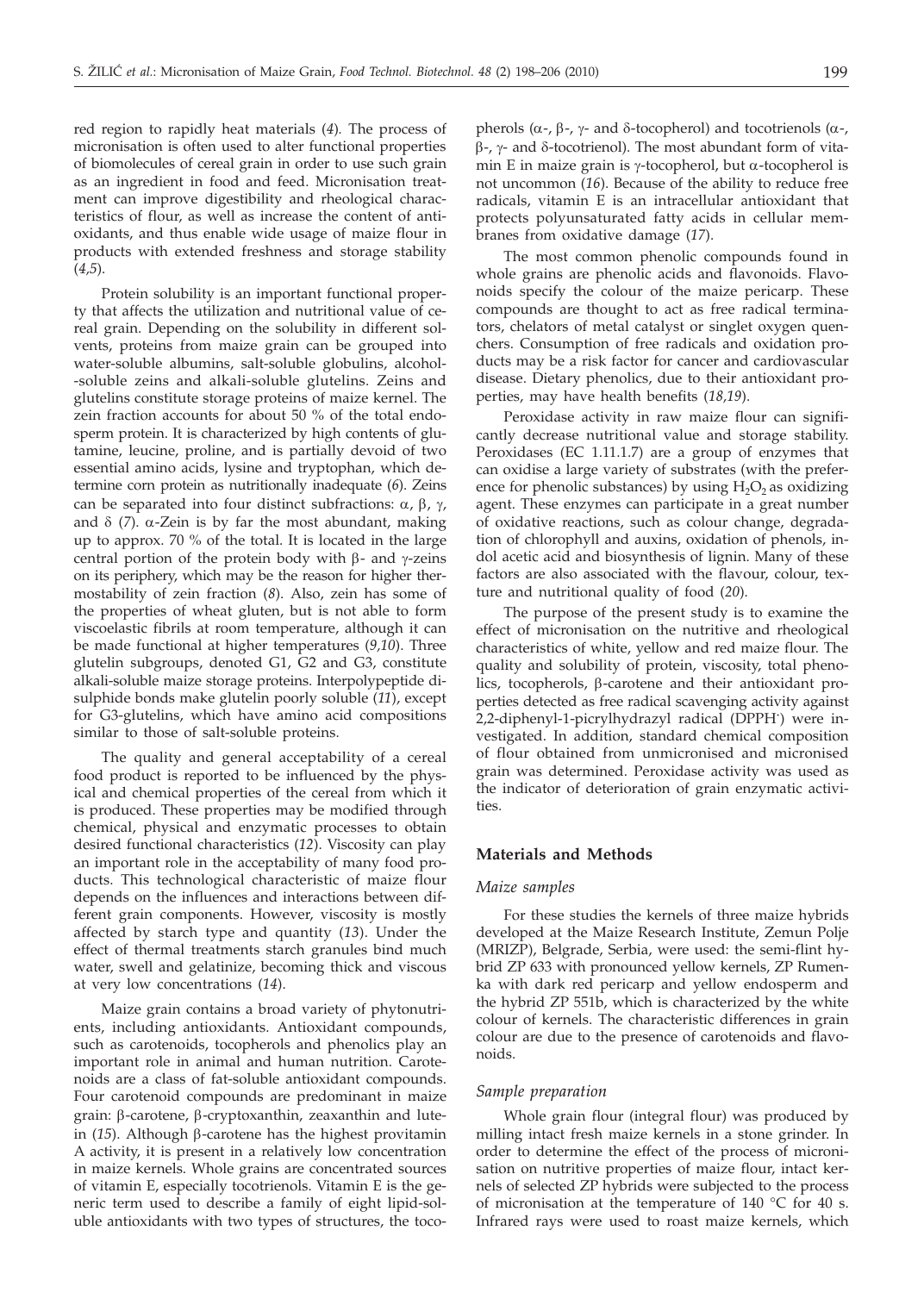were then flaked under the pressure of rolls. Maize flakes (micronised grain) were ground in the stone grinder to obtain instant flour which was additionally ground into fine powder before use for chemical analyses.

#### *Analytical procedures*

Different protein fractions were obtained by successive extractions of defatted flour with a series of solvents (in a ratio of 1:10, by mass per volume) according to the Landry and Moureaux method (*11*), with some modifications. Distilled water, 0.5 M NaCl, 70 % ethanol and 0.0125 M borate buffer, pH=10, containing 5 % sodium dodecyl sulphate (SDS) were used to extract albumin, globulin,  $\alpha$ -zein and glutelin (G3-glutelin) fractions, respectively. Extraction of each protein fraction was done by repeated stirring three times for 30 min at 4 °C, followed by centrifugation at 20 000×g for 15 min. Protein content was calculated in each fraction from the nitrogen content determined by micro-Kjeldahl method, using 6.25 as the conversion factor. The results are given as percentage of dry mass, as well as percentage of total protein.

Tryptophan content was determined using the colorimetric method of Hernández and Bates (*21*). The colour was developed in the reaction of flour hydrolysate (obtained by overnight digestion with papain solution at 65  $^{\circ}$ C) with 2 mL of reagent containing 56 mg of Fe<sup>3+</sup> dissolved in 1 L of glacial acetic acid and 2 mL of 15 M H<sub>2</sub>SO<sub>4</sub>. After incubation at 65 °C for 15 min, absorbance was read at 560 nm. Tryptophan content was calculated using a standard (calibration) curve, developed with the known amounts of tryptophan, ranging from 0 to 30 µg/mL.

To obtain the pasting curve of various maize flour samples, changes in the apparent viscosity of an aqueous suspension were determined as follows: flour slurry (8 % starch suspension, total mass of 500 g) was heated in a Brabender viscograph at a rate of 1.5 °C/min from 25 to 95 °C, held at the maximum temperature for 30 min, and then cooled at a rate of 1.5 °C/min to 50 °C and held at 50 °C for 10 min. The Brabender viscograph (model PT 100, Brabender Instrument Inc, Duisburg, Germany) was operated according to the official methods for using the Brabender amylograph (*22*).

 $\beta$ -Carotene was extracted from 11 g of flour with three volumes of the solvent petrolether/acetone (70:30, by volume) at 60–70 °C for 1 h. Separation of  $\beta$ -carotene from other carotenoids and pigments was done on the column made of  $Al_2O_3$ , Na<sub>2</sub>SO<sub>4</sub> and MgO in a ratio of 3:2:1 (by mass). After elution with the mixture petrolether/acetone (97:3), the absorbance of eluate was measured spectrophotometrically at 447 nm. Absorption coefficient of 1 % solution ( $\varepsilon_{\text{percent}}$ =2 500 (g/100 mL)<sup>-1</sup>·cm<sup>-1</sup>) was used to calculate the content of  $\beta$ -carotene (23).

The tocopherol content was determined by the HPLC method (*24*). After the extraction of 0.600 g of sample with 10 volumes of ethyl alcohol containing 0.1 % (by volume) butylated hydroxytoluene (BHT) at 85 °C for 5 min, saponification was done at the same temperature for 10 min by the addition of 0.120 mL of 80 % (by mass per volume) potassium hydroxide. The samples were then cooled in an ice bath and extracted with the addition of 3 mL of hexane and 3 mL of ice-cold distilled water. The pellet was reextracted twice with 3 mL of hexane, washed with 3 mL of distilled water, vortexed, and centrifuged for 10 min. The hexane fraction was dried for 1 h, dissolved in 200 µL of acetonitrile/methanol/methylene chloride mixture (45:20:35, by mass) before loading into the HPLC. Samples were injected into the 5-µm SUPEL-COSIL™ LC-Si column (25 cm×4.6 mm diameter, Sigma--Aldrich, Bellefonte, PA, USA). In front of the column was a 5 cm $\times$ 4.6 mm i.d. guard column packed with 40-µm pellicular silica. The mobile phase consisted of 0.5 % ethyl acetate and 0.5 % acetic acid in hexane at a flow rate of 1.5 mL/min. The fluorescence detector was set at 290 nm excitation and 330 nm emission.

For the DPPH· test, the maize grain extract was prepared by dissolving 0.3 g of flour in 10 mL of 70 % (by volume) acetone. After continuous shaking for 30 min at room temperature, the solution was centrifuged for 20 min at 20 000×g. An aliquot of the extract (0.1 mL) was mixed with ethanol DPPH· solution (0.5 mM, 0.25 mL) and acetate buffer (100 mM, pH=5.5, 0.5 mL). After standing for 30 min in the dark, the absorbance was measured at 517 nm against a blank containing absolute ethanol instead of a sample aliquot. The results are expressed as an  $IC_{50}$  value that represents the amount of flour (in mg) providing 50 % inhibition of DPPH radicals (*25*).

Total phenolics were determined by the method of Singleton and Rossi (*25*), using the same extract as for the DPPH· test. Briefly, 0.1 mL of extract was mixed with 0.25 mL of Folin reagent, 1.25 mL of 20 % sodium carbonate, and 0.4 mL of deionized water. After standing for 40 min at room temperature, the absorbance was measured at 725 nm. Total phenolic content was calculated as a catechin equivalent (CE) from the calibration curve of catechin standard solutions and expressed as mg of catechin per g of dry mass (dm) (*26*).

For determination of peroxidase (POD) activity, crude homogenate of maize flour (0.5 g) was prepared by constantly stirring maize flour in 10 mL of 0.1 M K-phosphate buffer, pH=7.6 at  $4 °C$  for 1 h. After centrifugation at 20 000×g for 15 min, the obtained supernatant was used to determine POD activity. The reaction mixture (1 mL) consisted of 0.1 mM ferulic acid, 1 mM  $H_2O_2$  and an aliquot of the extract containing about 4 mg of the sample in 100 mM K-phosphate buffer, pH=5.5. The initial rate of the absorbance changes at 286 nm ( $\varepsilon$ =1.68·10<sup>4</sup>/<br>(M cm)) was measured. Calculation of enzyme activity (M cm)) was measured. Calculation of enzyme activity was done on the sample dry mass basis (*27*).

The standard chemical methods (*28*) were applied to determine the content of ash, fibre, starch, total proteins and oil.

#### *Statistical analyses*

All chemical analyses were performed with three replicates for each of the two micronisation treatments and the obtained results were statistically analyzed. Significant statistical differences of the observed mean values of chemical maize parameters were determined by the Fisher´s least significant differences (LSD) test, after the analysis of variance (ANOVA) for trials set up according to the randomized complete block (RCB) design.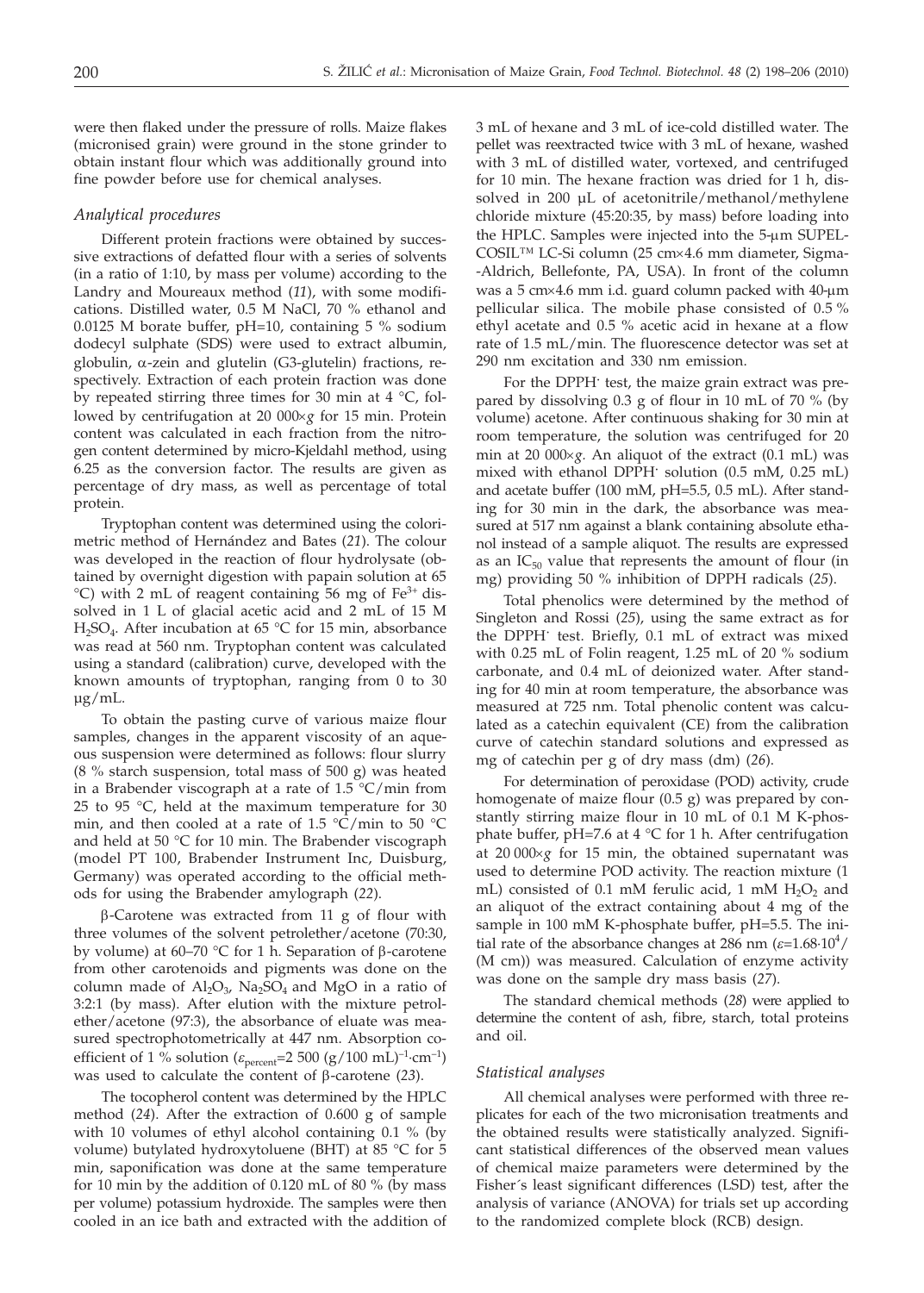#### **Results and Discussion**

The objective of this research was to study the effects of micronisation on the nutritive and technological characteristics of the grain of white, yellow and red maize. In general, any kind of processing is widely believed to reduce the nutritional value of natural foods. On the other hand, thermal processing increases digestibility and bioavailability of nutrients and phytochemicals (*29*).

## *Standard chemical compositions of raw and micronised maize grains*

Basic chemical composition of raw and micronised maize flour is presented in Table 1. Maize flour from unmicronised red grains had the highest content of crude protein (10.35 % of dm). The high temperature treatment during micronisation process resulted in statistically significant decrease of crude protein content in micronised red maize flour, while there were no significant differences in protein levels between the raw and micronised white and yellow maize flour.

The raw white, yellow and red grains contained 67.91, 71.64 and 64.80 % of starch, and 6.55, 5.21 and 5.71 % of oil, respectively. The high temperature of infrared rays did not cause significant reduction in the content of starch and oil.

The content of cellulose and ash ranged from 1.38 to 2.27 % of dm and from 2.66 to 3.53 % of dm, respectively. The effect of high temperature resulted in statistically significant decrease of cellulose content in micronised flour from white and red maize, while the content of ash was decreased in micronised yellow and red maize flour (Table 1).

#### *Protein fractions in raw and micronised maize grains*

Protein fractions were isolated according to their solubility in different solutions. The obtained results are presented in Table 2.  $\alpha$ -Zein was the dominant protein fraction in raw white, yellow and red maize flour, making 27.1 to 29.5 % of total protein content. The content of G3-glutelins and albumin was 21.2 to 22.3 % and 14.4 to 18.9 % of total protein, respectively. Globulin was the lowest fraction in all unmicronised flour samples (11.0–12.3 % of total protein). Although there were no prominent changes in crude protein content, the amount of albumin, globulin and  $\alpha$ -zein decreased, while G3-glutelin remained the same (yellow maize flour) or increased as a result of micronisation. The changes in protein solubility by micronisation suggested that denaturation of proteins occurred in these grains. Thus, globulin content decreased in micronised red maize flour by 58 % compared to its content in raw red maize flour, and by 56 % in white maize flour. Decrease of  $\alpha$ -zein fraction ranged from 9 to 40 %. Many studies report that protein solubility is reduced by micronisation (*3,30,31*). The time of exposure of the grain to infrared heating and grain moisture content had significant effect on protein solubility,

| Sample              | $w(\text{ash})/\%$ | $w(\text{protein})/\%$ | $w$ (cellulose)/% | $w\text{(oil)}/\%$ | $w(\text{starch})/\%$ |
|---------------------|--------------------|------------------------|-------------------|--------------------|-----------------------|
| White grain (U)     | $3.05^{\rm b}$     | $8.55^{\circ}$         | 2.19 <sup>a</sup> | $6.55^{\circ}$     | $67.91^{b}$           |
| White grain (M)     | 3.09 <sup>b</sup>  | 8.48 <sup>c</sup>      | 1.38 <sup>b</sup> | 6.47 <sup>a</sup>  | $67.21^{b}$           |
| Yellow grain (U)    | $3.17^{b}$         | 8.29 <sup>c</sup>      | $1.42^{b}$        | $5.21^{\circ}$     | $71.64^{\text{a}}$    |
| Yellow grain (M)    | 2.66 <sup>c</sup>  | 8.38 <sup>c</sup>      | 1.39 <sup>b</sup> | $5.44^{bc}$        | $71.58^{\text{a}}$    |
| Red grain (U)       | $3.53^{\circ}$     | $10.35^{\text{a}}$     | 2.27 <sup>a</sup> | $5.71^{bc}$        | $64.80^{\circ}$       |
| Red grain (M)       | 3.00 <sup>b</sup>  | $9.92^{b}$             | $1.39^{b}$        | $5.88^{\rm b}$     | $63.54^c$             |
| LSD <sub>0.05</sub> | 0.315              | 0.091                  | 0.207             | 0.554              | 1.231                 |
| $CV$ /%             | 5.53               | 0.46                   | 6.76              | 5.18               | 0.71                  |

Table 1. Standard chemical composition of maize flour from unmicronised (U) and micronised (M) white, yellow and red grains

The values are given on a dry matter basis;  $a-c$ values followed by the same letter within a column are not significantly different according to the least significant difference, LSD ( $p$ <0.05); CV – coefficient of variation

Table 2. The content of albumin, globulin, zein, G3-glutelin and tryptophan in maize flour from unmicronised (U) and micronised (M) white, yellow and red grains. The results are presented as % of dry mass (1) and % of total protein (2)

| Sample              | Albumin           |                   | Globulin           |                    | $\alpha$ -Zein    |                   | G3-glutelin       |                   | Tryptophan         |
|---------------------|-------------------|-------------------|--------------------|--------------------|-------------------|-------------------|-------------------|-------------------|--------------------|
|                     | (1)               | (2)               | (1)                | (2)                | (1)               | (2)               | (1)               | (2)               | (1)                |
| White grain (U)     | 1.62 <sup>a</sup> | $18.9^{a}$        | $1.05^{b}$         | $12.3^{\circ}$     | $2.52^{b}$        | $29.5^{\text{a}}$ | $1.77^{b}$        | $21.5^{\text{d}}$ | $0.075^{\text{a}}$ |
| White grain (M)     | 0.86 <sup>c</sup> | 10.1 <sup>d</sup> | $0.46^\mathrm{e}$  | $5.4^d$            | 2.30 <sup>c</sup> | $27.1^{\rm b}$    | 2.06 <sup>a</sup> | $24.8^{\rm a}$    | $0.039$ bc         |
| Yellow grain (U)    | 1.49 <sup>b</sup> | 18.1 <sup>b</sup> | 0.96 <sup>c</sup>  | 11.7 <sup>a</sup>  | 2.23 <sup>d</sup> | $27.1^{\rm b}$    | $1.71^{\rm b}$    | $22.3^{b}$        | $0.048^{bc}$       |
| Yellow grain (M)    | 0.83 <sup>c</sup> | $10.5^{\text{d}}$ | 0.55 <sup>d</sup>  | 6.6 <sup>c</sup>   | $1.34^{f}$        | 16.0 <sup>d</sup> | 1.80 <sup>b</sup> | $22.0^{bc}$       | $0.027^{\rm c}$    |
| Red grain $(U)$     | 1.49 <sup>b</sup> | $14.4^{\circ}$    | $1.14^{a}$         | 11.0 <sup>ab</sup> | $2.84^{a}$        | $27.4^{b}$        | $2.14^{a}$        | $21.2^d$          | $0.059^{ab}$       |
| Red grain (M)       | 0.92 <sup>c</sup> | $9.4^d$           | $0.48^{\text{de}}$ | 4.9 <sup>d</sup>   | 1.91 <sup>e</sup> | 19.7 <sup>c</sup> | 2.22 <sup>a</sup> | $22.6^{b}$        | 0.030 <sup>c</sup> |
| LSD <sub>0.05</sub> | 0.082             | 0.720             | 0.082              | 0.720              | 0.026             | 0.634             | 0.172             | 0.410             | 0.026              |
| $CV/$ %             | 2.66              | 6.31              | 3.30               | 7.16               | 0.75              | 2.11              | 4.93              | 6.24              | 4.71               |

a-fvalues followed by the same letter within a column are not significantly different according to the least significant difference, LSD (p<0.05); CV – coefficient of variation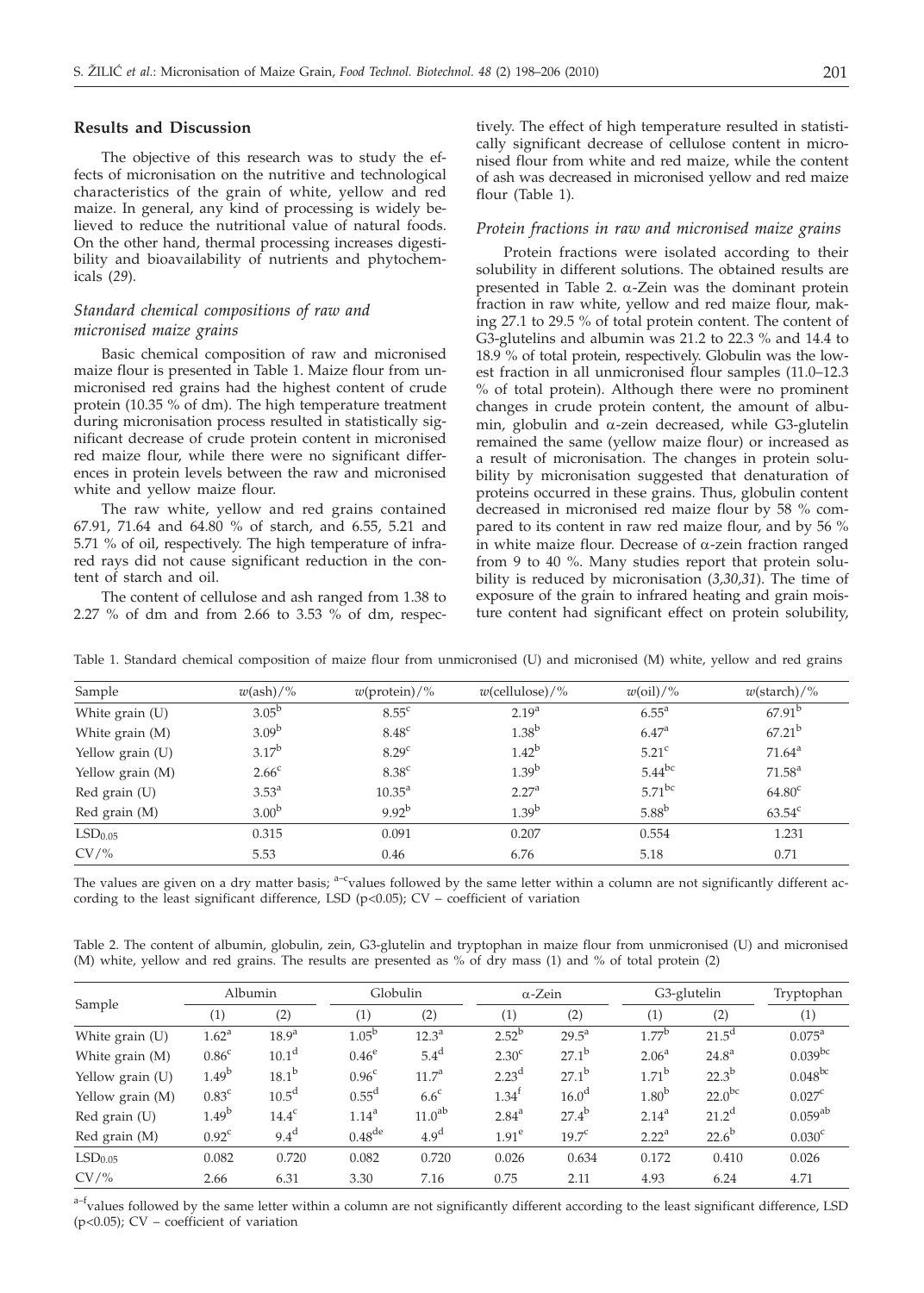whereby the nature of denaturation in cereal proteins depended on the type of grain (*4*). It is generally recognized that albumins and globulins are more sensitive to heat treatment than prolamins and glutelins. During heat treatment, molecules of albumins and globulins undergo unfolding, thus hydrophobic sites are exposed, resulting in reduced solubility (*32*). Our experiments also point to denaturation of maize prolamin fraction, like that of triticale and barley, although nitrogen solubility in 70 % ethanol was not affected by micronisation for all cereals (*4*). G3-glutelin fraction is true glutelin with high content of two essential amino acids, cysteine and methionine. According to our results, G3-glutelin content was unchanged after micronisation process in yellow and red maize flour, while it was increased by 12 % in white maize flour. Heat treatment of cereals has been reported to significantly increase the G3-glutelins (*33*). It appears that heat treatment prevents polymerization of peptide chains, forming the high molecular mass G3-polypeptide. Heat-induced denaturation of plant proteins may involve aggregation of polypeptide chains through either hydrophobic conformation or disulphide bonding, or both. Such denatured proteins should be solubilized by dissociating and reducing agents such as sodium dodecyl sulphate (SDS) and mercaptoethanol (MCE). Zheng *et al.* (*4*) reported that extraction of residues (after Osborne fractionation) with 0.5 % SDS in borate buffer at pH=10 yielded 15–65 % nitrogen solubility for cereals and 11–56 % nitrogen solubility for legumes. Further extraction with 0.6 % MCE in addition to 0.5 % SDS to borate buffer at pH=10 resulted in 5–40 % additional solubility of cereals, but only 1–2 % additional solubility of legumes, indicating the significance of intermolecular disulphide bonding in cereal proteins.

## *Content of tryptophan in raw and micronised maize grains*

Two essential amino acids, lysine and tryptophan, which humans and animals cannot synthesize, are deficient in maize proteins, making its nutritional value poor (*34*). Since these two amino acids are highly correlated, tryptophan is usually used as a single parameter for evaluating the nutritional quality of the grain protein. According to our results, the highest tryptophan content was detected in raw white maize flour (0.075 %) and the lowest in raw yellow maize flour (0.048 %). In raw red maize flour tryptophan content was 0.059 % (Table 2). The micronisation process resulted in statistically significant decreases of tryptophan content in the white and red flour (44 and 49 %, respectively), in comparison with the raw flour (Table 2).

#### *Viscosity of raw and micronised maize grains*

To obtain the pasting curve of various maize flour samples, changes in the apparent viscosity of an aqueous maize flour suspension were determined by using a viscograph. Changes in the apparent viscosity of an aqueous yellow maize flour suspension of raw and micronised samples are presented in Fig 1. Graphs for other samples are not presented because the flour from raw and micronised white and red maize grains had the same or very similar pasting behaviour as the raw and micronised yellow grains, respectively. Raw flour viscosity be-



**Fig. 1.** Brabender amylograph viscosity curves of flour paste of raw and micronized yellow maize grain

haviour during heating from 25 to 95 °C reflects the starch capacity to retain water and swell as the slurry is heated. When flour dispersion is heated, the starch granules retain water and swell. This results in a concomitant increase in apparent viscosity. The viscosity of the paste increases to the point where the number of untreated swollen starch granules is maximal. Peak viscosity is indicative of water-binding capacity. After the temperature increases and the granules absorb as much water as needed to achieve their rupture point, the viscosity decreases to a minimum. This decrease in viscosity is called breakdown. When gelatinized starch cools down, amylose retrogrades, resulting in an increase in viscosity called setback, until gel is formed at the end of the test. In this study, all unmicronised samples produced amylograms with viscosities that were typical for normal (dent) maize grain. Such flour is characterized by moderate pasting viscosity with clear peak viscosity. The micronised samples did not show peak viscosity during heating. Prolonged cooking at 95 °C for 30 min resulted in a constant increase of viscosity in the samples. According to the results (Fig. 1), it is clear that micronisation had a significant effect on pasting properties of the selected maize flour samples. All micronised flour samples had a constant viscosity increase without reaching the peak viscosity during heating of the slurry to 95 °C. Viscosity at 95 °C of all micronised samples was slightly higher, but final viscosity at 50 °C was significantly lower than that of unmicronised samples. These changes in pasting properties of the micronised samples are most probably because of the changes in certain starch and protein properties, first of all, protein solubility. These phenomena could be due to the formation of both, hydrophobic and disulphide bonds in grain during micronisation (*35*). The same authors reported that micronisation at  $(100\pm5)$  °C had detrimental effects on wheat flour gluten functionality, including a decrease in protein solubility and impairment of rheological properties. White *et al.* (*36*) found that little disruption had been caused to wheat starch granules during micronisation. This may have been due to a combination of short micronisation time and the low initial moisture content. However, the literature does not provide any circumstantial or direct evidence that micronisation can in fact 'fracture' starch granules within cereal grains, although such a claim has been made (*37*).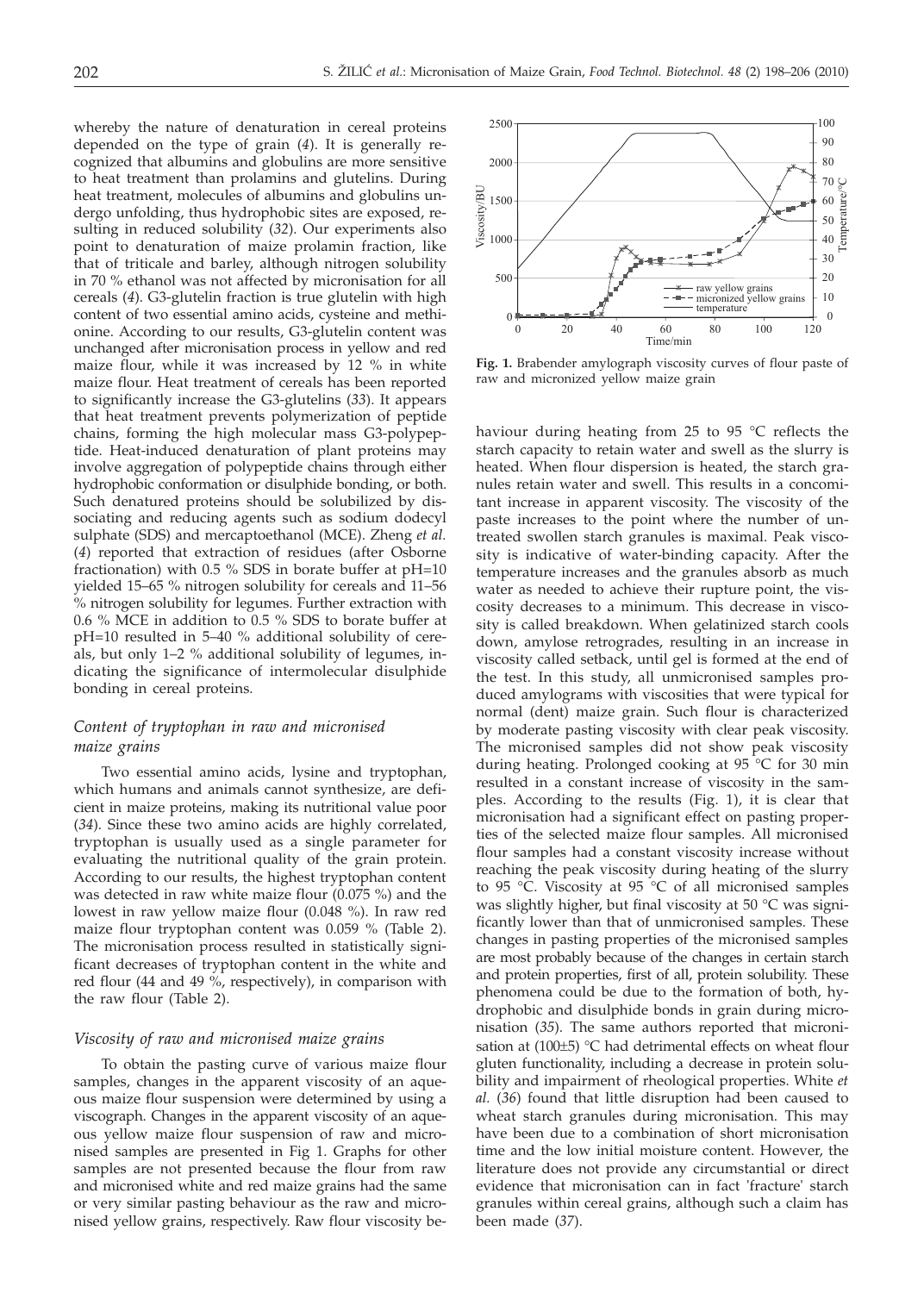## *Content of b-carotene in raw and micronised maize grains*

Provitamin A content in our samples was detected as the content of b-carotene because it has the highest provitamin A activity. The results are presented in Table 3. The highest content of  $\beta$ -carotene (5.43  $\mu$ g/g) was determined in raw whole grain flour of yellow maize ZP 633. In raw whole grain flour produced from red maize,  $\beta$ -carotene content was lower (2.64  $\mu$ g/g). The corn genotypes analyzed by Kurilich and Juvik (*38*) contained comparable  $\beta$ -carotene levels to those presented in this study, they ranged from 0.14 to 7.64  $\mu$ g/g. In our study, white maize flour does not contain  $\beta$ -carotene as was expected, based on previously reported results by Howe and Tanumihardjo (*39*). Quantitative variability in the content of  $\beta$ -carotene of the analyzed maize varieties by Howe and Tanumihardjo (*39*) ranged from undetectable in the white maize grain to  $0.77$  nmol/g in the yellow, 5.6 nmol/g dm in the orange, and 13.9 nmol/g in the dark orange maize grain. The observed genetic variability suggests profound differences in potential health promotion among genotypes. The ongoing efforts to breed maize for provitamin A have resulted in varieties with 9–17 nmol/g of total provitamin A carotenoids, primarily b-carotene (*38*). Our results show that micronisation heat treatment caused reduction of b-carotene content in micronised yellow maize flour by 23 %. However, high temperature treatment during micronisation process did not result in statistically significant decrease of  $\beta$ -carotene content in micronised red maize flour (Table 3).

## *Content of total phenolics in raw and micronised maize grains*

The content of total phenolics is presented in Table 3, expressed as mg of catechin equivalent (CE) per g of

Table 3. The content of  $\beta$ -carotene, total phenolics and DPPH $\cdot$ scavenging activity of maize flour from unmicronised (U) and micronised (M) white, yellow and red grains

| Sample              | $γ(β$ -carotene)    | $\gamma$ (total<br>phenolics, CE) | DPPH-scaveng-<br>ing activity, $IC_{50}$ |  |
|---------------------|---------------------|-----------------------------------|------------------------------------------|--|
|                     | $\mu$ g/g           | mg/g                              | mg                                       |  |
| White<br>grain (U)  | $n.d.^d$            | $1.92^{b}$                        | $5.39^{a}$                               |  |
| White<br>grain(M)   | n.d. <sup>d</sup>   | $1.92^{b}$                        | 3.30 <sup>b</sup>                        |  |
| Yellow<br>grain (U) | $5.43^{\mathrm{a}}$ | $1.78^{b}$                        | 5.81 <sup>a</sup>                        |  |
| Yellow<br>grain (M) | 4.18 <sup>b</sup>   | 1.80 <sup>b</sup>                 | 5.37 <sup>a</sup>                        |  |
| Red<br>grain (U)    | 2.64 <sup>c</sup>   | 2.76 <sup>a</sup>                 | $3.27^{b}$                               |  |
| Red<br>grain(M)     | $2.42^{\circ}$      | 2.81 <sup>a</sup>                 | 2.34 <sup>c</sup>                        |  |
| LSD <sub>0.05</sub> | 0.229               | 0.025                             | 0.521                                    |  |
| $CV/$ %             | 3.60                | 5.29                              | 4.72                                     |  |

The values are given on a dry matter basis;  $a-c$ values followed by the same letter within a column are not significantly different according to the least significant difference, LSD (p<0.05); CV – coefficient of variation; CE – catechin equivalent

dry mass of flour. The highest content of total phenolics was determined in the flour obtained by milling of both raw and micronised red coloured kernels, which caused red pigmentation in the pericarp (2.76 and 2.81 CE mg/g, respectively), possibly due to the higher amounts of flavonoids. These results are in agreement with the study of Kim *et al.* (*40*), who reported that the level of phenolic compounds in coloured rice seeds was higher than in uncoloured seeds. Phenolic contents were similar in raw and micronised flour of white and yellow maize (Table 3). Although thermal processing has been reported to result in an increase of total phenolic content (*41*), such changes were not detected in the flour obtained from micronised grains in this study. We suggest that short temperature treatment used for micronisation was insufficient to oxidize and polymerize phenolics, which, according to Randhir *et al*. (*41*), improve their antioxidant activity.

## *DPPH· scavenging activity in raw and micronised maize grains*

The antioxidant capacity was measured as the DPPH· scavenging activity. An  $IC_{50}$  value refers to the quantity of flour (in mg of dry mass, dm) at which DPPH radicals were scavenged by 50 %. Our results are in agreement with earlier findings of Adom *et al*. (*42*) that total phenolic content strongly correlates with total antioxidant activity. The  $IC_{50}$  values were higher in yellow and white maize flour, indicating lower antioxidative activity in such flour. Red maize flour, due to the presence of flavonoids, exhibited about 64 and 77 % better scavenging activities than white and yellow maize flour, respectively (Table 3). The process of micronisation improved antioxidant properties of white and red maize flour (Table 3), although it was not accompanied by the increase of total phenolic content. Some of Maillard reaction products derived during the micronisation could be a reason for the increased antioxidant activity in the flour, because some of them are also known to exhibit antioxidant activity (*43*). Nevertheless, our results are in agreement with earlier findings that thermal processing increases antioxidant activity (*44*).

## *Content of tocopherols in raw and micronised maize grains*

The sum of  $\alpha$ -tocopherol and  $\gamma$ + $\beta$ -tocopherol was the highest in raw yellow grain with 64.66 µg/g, followed by white (57.75  $\mu$ g/g) and red (53.50  $\mu$ g/g) grain.  $\gamma$ + $\beta$ --Tocopherol were the dominant form in all samples. The high variability of  $\alpha$ -tocopherol content, like that of  $\beta$ --carotene, was observed among the investigated genotypes. The highest  $\alpha$ -tocopherol content was estimated in raw whole flour made from yellow maize  $(20.93 \mu g/g)$ , significantly lower in red (13.66  $\mu$ g/g), and hardly detectable in white maize flour (0.58  $\mu$ g/g). According to Tadmor *et al.* (*45*) the total tocopherol content in maize inbred lines ranged between 65 and 90 mg/g of fresh mass. The amounts of  $\alpha$ -tocopherol varied from less than 10 to more than 50 %. In our study, the high temperature of infrared rays caused a reduction in the content of all tocopherol forms. The content of  $\alpha$ -tocopherol was lower by 22 and 25 % in micronised yellow and red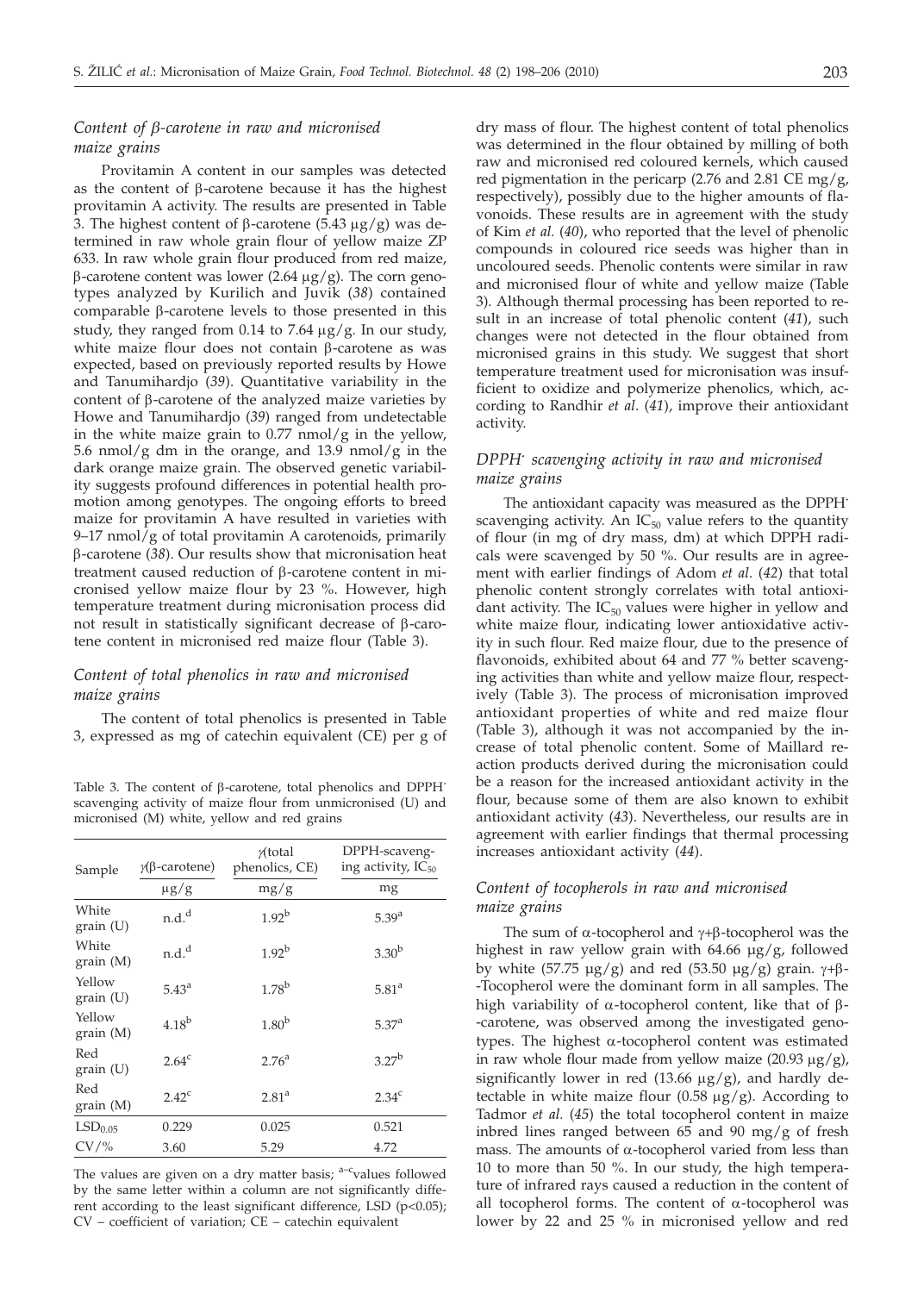flour, respectively. The very low content in white flour was not changed. The content of  $\gamma + \beta$ -tocopherol was more influenced; about 44 % was destroyed in micronised white and red, and about 33 % in yellow maize flour. All the results are given in Table 4. Barrera-Arellano *et al.* (*46*) reported that the loss of tocopherols at frying temperatures depended on the degree of unsaturation of the lipid substrate, with  $\alpha$ -tocopherol being the least stable among the four natural tocopherols. Wyatt *et al.* (*47*) reported the value for total tocopherol content in Mexican corn to be 80.6  $\mu$ g/g, with relatively high content of  $\gamma$ -tocopherol of 58.0  $\mu$ g/g, and 22.6  $\mu$ g/g of  $\alpha$ -tocopherol. After thermal treatment, the amount of  $\gamma$ - and  $\alpha$ -tocopherol decreased to 32.6 and 9.6  $\mu$ g/g, respectively.

Table 4. Tocopherol content of maize flour from unmicronised (U) and micronised (M) white, yellow and red grains

| Sample              | $\gamma(\alpha$ -tocopherol) | $\gamma(\gamma+\beta\text{-}tocopherol)$ | y(total)             |  |
|---------------------|------------------------------|------------------------------------------|----------------------|--|
|                     | $\mu$ g/g                    | $\mu$ g/g                                | $\mu$ g/g            |  |
| White<br>grain (U)  | $0.58^{e}$                   | 57.17 <sup>a</sup>                       | $57.75^{b}$          |  |
| White<br>grain(M)   | $0.58^e$                     | $32.14$ <sup>d</sup>                     | $32.72^{f}$          |  |
| Yellow<br>grain (U) | $20.93^a$                    | $43.73^{b}$                              | $64.66^{\rm a}$      |  |
| Yellow<br>grain(M)  | $16.34^{b}$                  | $29.20^e$                                | $45.54$ <sup>d</sup> |  |
| Red<br>grain (U)    | 13.66 <sup>c</sup>           | $39.84^c$                                | $53.50^{\circ}$      |  |
| Red<br>grain(M)     | 10.26 <sup>d</sup>           | 23.09 <sup>f</sup>                       | $33.35^e$            |  |
| LSD <sub>0.05</sub> | 0.081                        | 0.141                                    | 0.351                |  |
| $CV/$ %             | 0.31                         | 0.14                                     | 0.42                 |  |

The values are given on a dry matter basis;  $a-e$  values followed by the same letter within a column are not significantly different according to the least significant difference, LSD  $(p<0.05)$ ; CV – coefficient of variation

## *Peroxidase (POD) activity in raw and micronised maize grains*

In order to measure the effectiveness of deterioration of the overall enzymatic activity in grains during micronisation, peroxidase activity assay was used, since peroxidase is known to be more tolerant to higher temperatures than other enzymes in cereal grains. Due to this property, peroxidase activity assay is used as a common test in evaluating the adequate heating during oat micronisation (*48*). In our experiments, peroxidase assay was performed with ferulic acid as a natural substrate, because ferulic acid is the main phenolic acid occurring in cell walls. The activity of POD calculated as µmol of ferulic acid oxidized per g of dry mass and min was 0.59, 1.36 and 3.15 of unmicronised white, yellow and red maize, respectively (Fig. 2). The process of micronisation highly decreased peroxidase activity (60 % or more, depending on the sample), and the temperature applied during processing must be sufficient to reduce the activity of many thermolabile enzymes. The improved storage stability of such whole grain flour could



**Fig. 2.** Peroxidase activity in the flour from unmicronised (U) and micronised (M) white, yellow and red maize grains. UWG – unmicronised white grain, MWG – micronized white grain, UYG – unmicronised yellow grain, MYG – micronized yellow grain, URG – unmicronised red grain, MRG – micronized red grain. Bars with different letters are statistically significantly different  $(p<0.05)$ 

be expected. In addition, being involved in oxidative degradation of carotenoid pigments, the decrease of POD activity should prevent the deterioration of the carotenoid in yellow and red maize flour.

#### **Conclusions**

Micronisation of maize (at a temperature of 140 °C for 40 s) did not affect the standard chemical composition of flour from white, yellow and red kernels to a large extent. However, minor decreases of ash, protein and cellulose content were detected in micronised red maize flour. Also, minor decrease of ash was detected in micronised yellow flour and of cellulose in micronised white maize flour. Although changes in crude protein content were minor, the reduced solubility of some fractions indicated the changes in protein structure. Micronisation had negative effect on bioactive compounds (tocopherols,  $\beta$ -carotene) naturally present in the raw grains. This thermal process increased the antioxidant activity and altered the pasting properties of the selected maize flour samples. Due to the reduced POD level in the micronised flour samples, it is expected that they will have increased storage stability. In spite of modified nutritional and technological characteristics, micronised flour represents a good raw material for the production of gluten-free products.

## *Acknowledgements*

This work was supported by the Ministry of Science and Technological Development, Serbia, Projects TR- -20039 and TR-20003.

#### **References**

*1.* A.M. Klibanov: Stabilization of Enzymes Against Thermal Inactivation. In: *Advances in Applied Microbiology, Vol. 29,* A.I. Laskin (Ed.), Academic Press, Inc, New York, USA (1983) pp. 1–28.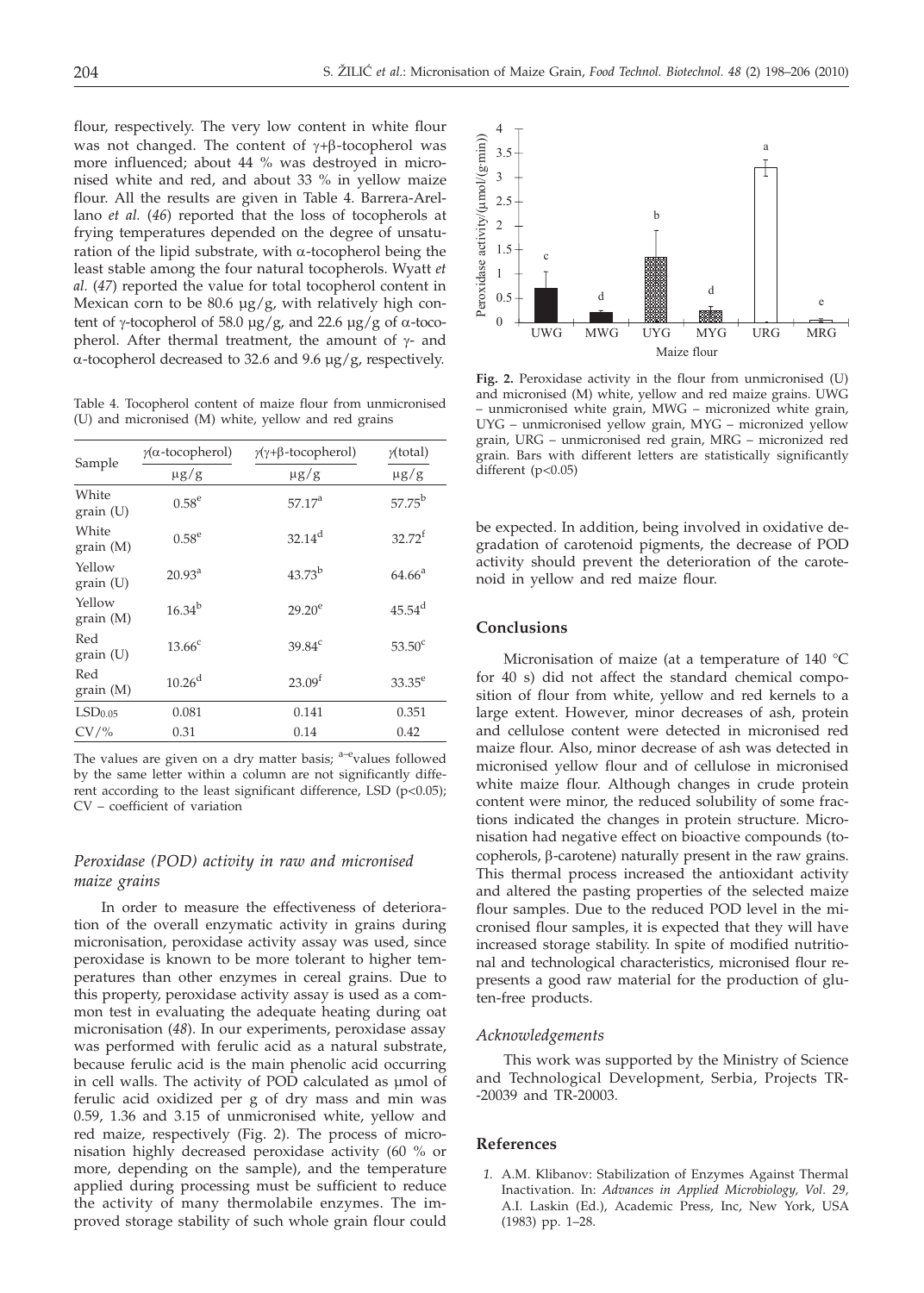- *2.* B. Häkannson, M. Jägerstad, The effect of thermal inactivation of lipoxygenase on the stability of vitamin E in wheat, *J. Cereal Sci. 12* (1990) 177–185.
- *3.* J.B. South, A.R. Ross: Evaluation of Cereal Quality for Micronising. In: *Aspects of Applied Biology, Vol. 36,* L. Alexander, S. Cooper, J. Croos, R. Glass, B. Margi, T. Robinson, D. Stock, B. Taylor, P. Walklate, J. van de Zande (Eds.), Association of Applied Biologists, Warwick, UK (1993) pp. 433– 442.
- *4.* G.H. Zheng, O. Fasina, F.W. Sosulski, R.T. Tyler, Nitrogen solubility of cereals and legumes subjected to micronization, *J. Agric. Food Chem. 46* (1998) 4150–4157.
- *5.* M. Alaiz, R. Zamora, F.J. Hidalgo, Comparative antioxidant activity of Maillard- and oxidized lipid-damaged bovine serum albumin, *J. Agric. Food Chem. 45* (1997) 3250–3254.
- *6.* E. Gianazza, V. Viglienghi, P.G. Righetti, F. Salamini, C. Soave, Amino acid composition of zein molecular components, *Phytochemistry, 16* (1977) 315–317.
- *7.* C.E. Coleman, B.A. Larkins: The Prolamins of Maize. In: *Seed Proteins,* P.R. Shewry, R. Casey (Eds.), Kluwer Academic Publishers, Dordrecht, the Netherlands (1999) pp. 109–139.
- *8.* C.R. Lending, B.A. Larkins, Changes in zein composition of protein bodies during maize endosperm development, *Plant Cell, 1* (1989) 1011–1023.
- *9.* B.A. Bugusu, O. Campanella, B.R. Hamaker, Improvement of sorghum–wheat composite dough rheological properties and breadmaking quality through zein addition, *Cereal Chem. 78* (2001) 31–35.
- *10.* T.J. Schober, S.R. Bean, D.L. Boyle, S.H. Park, Improved viscoelastic zein–starch doughs for leavened gluten-free breads: Their rheology and microstructure, *J. Cereal Sci. 48* (2008) 755–767.
- *11.* J. Landry, T. Moureaux, Heterogeneity of corn seed glutelin. Selective extraction and amino acid composition of the three isolated fractions, *Bull. Soc. Chim. Biol. 52* (1970) 1021–1037 (in French).
- *12.* M.K. Bolade, M.A. Usman, A.A. Rasheed, E.L. Benson, I. Salifou, Influence of hydrothermal treatment of maize grains on the quality and acceptability of Tuwon masara (traditional maize gel), *Food Chem. 79* (2002) 479–483.
- *13.* G. Zhang, B.R. Hamaker, A three component interaction among starch, protein, and free fatty acids revealed by pasting profiles, *J. Agric. Food Chem. 51* (2003) 2797–2800.
- *14.* J.K. Kikafunda, A.F. Walker, S. Abeyasekera, Optimising viscosity and energy density of maize porridges for child weaning in developing countries, *Int. J. Food Sci. Nutr. 48* (1997) 401–409.
- *15.* J.C. Wong, R.J. Lambert, E.T. Wurtzel, T.R. Rocheford, QTL and candidate genes phytoene synthase and  $\zeta$ -carotene desaturase associated with the accumulation of carotenoids in maize, *Teor. Appl. Genet. 108* (2004) 349–359.
- *16.* S.B. Combs, G.F. Combs Jr, Varietal differences in vitamin E content of corn, *J. Agric. Food Chem. 33* (1985) 815–817.
- *17.* G. Panfili, A. Fratianni, M. Irano, Normal phase high-performance liquid chromatography method for the determination of tocopherols and tocotrienols in cereals, *J. Agric. Food Chem. 51* (2003) 3940–3944.
- *18.* G.S. Bailey, D.E. Williams, Potential mechanisms for food- -related carcinogens and anticarcinogens, *Food Technol. 47* (1993) 105–118.
- *19.* I.C. Arts, P.C. Hollman, Polyphenols and disease risk in epidemiologic studies, *Am. J. Clin. Nutr.* (Suppl.), *81* (2005) 317–325.
- *20.* F. Leenhardt, B. Lyan, E. Rock, A. Boussard, J. Potus, E. Chanliaud, C. Remesy, Genetic variability of carotenoid concentration, and lipoxygenase and peroxidase activities among cultivated wheat species and bread wheat varieties, *Eur. J. Agron. 25* (2006) 170–176.
- *21.* H.H. Hernández, L.S. Bates: A Modified Method for Rapid Tryptophan Analysis of Maize. In: *CIMMYT Research Bulletin, No. 13,* CIMMYT, DF, Mexico (1969).
- *22.* Official Method for Using the Brabender Amylograph, ICC Standard Method No. 126/1, Vienna, Austria (1992).
- 23. N.M. Turčić, J.N. Marjanović, F.I. Janković: Determination of b-Carotene by Column Adsorption Chromatography. In: *The Analysis of Aliments – Instrumental Methods*, Faculty of Technology, University of Novi Sad, Novi Sad, Serbia (1976) pp. 6–10 (in Serbian).
- *24.* D.S. Oufnac, Z. Xu, T. Sun, C. Sabliov, W. Prinyawiwatkul, J.S. Godber, Extraction of antioxidants from wheat bran using conventional solvent and microwave-assisted methods, *Cereal Chem. 84* (2007) 125–129.
- *25.* V.L. Singleton, J.A. Rossi, Colorimetry a total phenolics with phosphomolibdic-phosphotungstic acid reagents, *Am. J. Enol. Vitic. 16* (1965) 144–158.
- 26. V. Kolečkár, D. Jun, L. Opletal, L. Jahodár, K. Kuča, Assay of radical scavenging activity of antidotes against chemical warfare againts by DPPH test using sequential injection technique, *J. Appl. Biomed*. *5* (2007) 81–84.
- 27. V. Hadži-Tašković Šukalović, M. Vuletić, Ž. Vučinić, Plasma membrane-bound phenolic peroxidase of maize roots: *in vitro* regulation of activity with NADH and ascorbate, *Plant Sci. 165* (2003) 1429–1435.
- *28.* Regulation on sampling methods and methods of physical, chemical and microbiological analysis of fodder, *Official Gazette of SFRY No. 15/87*, The Institute for Standardization of Serbia, Serbia (1987).
- *29.* J.L. Slavin, D. Jacobs, L. Marquart, Grain processing and nutrition, *Crit. Rev. Food Sci. Nutr. 40* (2000) 309–326.
- *30.* J.S. Wall, C. James, G.L. Donaldson, Corn proteins: Chemical and physical changes during drying of grain, *Cereal Cem. 52* (1975) 779–790.
- 31. S.M. Žilić, I.N. Božović, S. Savić, S.D. Mladenović-Drinić, V.L. Bekrić, Effects of heat treatments on nutritive quality of soybean grain, *Food Sci. Biotechnol. 11* (2002) 595–601.
- *32.* S. Nakai, E. Li-Chen: Effects of Heating on Protein Functionality. In: *Protein Quality and the Effects of Processing,* R.D. Phillips, J.W. Finley (Eds.), Publishing Inc, New York, USA (1989) pp. 125–144.
- *33.* M.E. Arbab, A.H. El Tinay, Effect of cooking and treatment with sodium bisulphite or ascorbic acid on the *in vitro* protein digestibility of two sorghum cultivars, *Food Chem. 59* (1997) 339–343.
- *34.* P.R. Shewry, Improving the protein content and composition of cereal grain, *J. Cereal Sci. 46* (2007) 239–250.
- *35.* S. Sun, B.M. Watts, O.M. Lukow, S.D. Arntfield, Effects of micronization on protein and rheological properties of spring wheat, *Cereal Chem. 83* (2006) 340–347.
- *36.* G.A. White, F.J. Doucet, S.E. Hill, J. Wiseman, Physicochemical changes to starch granules during micronisation and extrusion processing of wheat, and their implications for starch digestibility in the newly weaned piglet, *Animal, 2* (2008) 1312–1323.
- *37.* T.L.J. Lawrence, An evaluation of the micronization process for preparing cereals for the growing pig: 1. Effects on digestibility and nitrogen retention, *Animal Production, 16* (1973) 99–107.
- *38.* A.C. Kurilich, J.A. Juvik, Quantification of carotenoid and tocopherol antioxidants in *Zea mays, J. Agric. Food Chem. 47* (1999) 1948–1955.
- *39.* J.A. Howe, S.A. Tanumihardjo, Carotenoid-biofortified maize maintains adequate vitamin A status in mongolian gerbils, *J. Nutr. 136* (2006) 2562–2567.
- *40.* J.A. Kim, W.S. Jung, S.C. Chun, C.Y. Yu, K.H. Ma, J.G. Gwag, I.M. Chung, A correlation between the level of phenolic compounds and the antioxidant capacity in cooked-